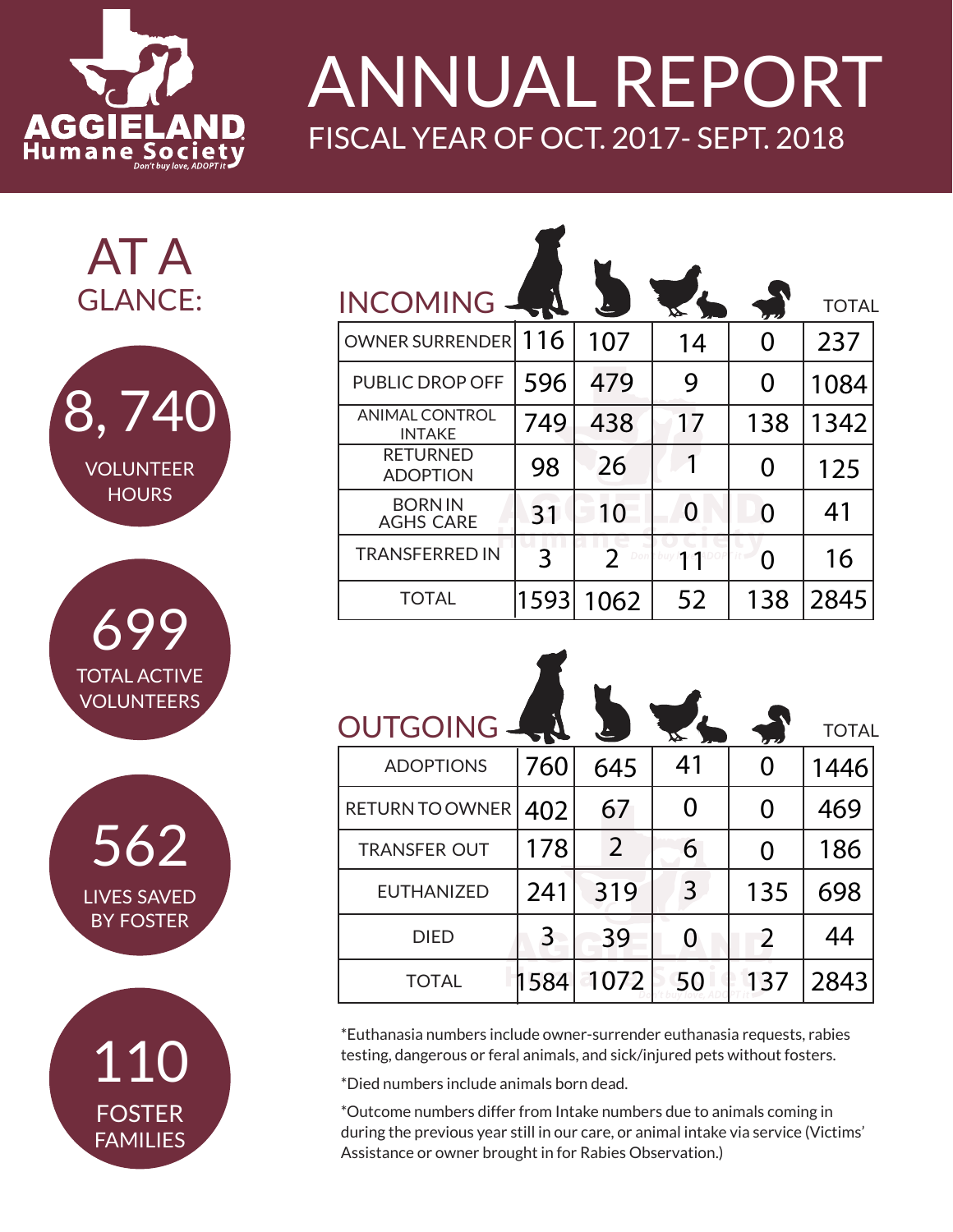## FISCAL YEAR FINANCIAL REPORT FISCAL YEAR FINANCIAL REPORT







We completed our annual audit and are proud to report that we are in sound financial condition. As you can see, we rely on donations, both monetary and in-kind, to do the majority of our work to help the lost and homeless pets in Aggieland. Because of this strong community support, we are able to accomplish our mission. Our tax return (IRS 990) and the annual audit are available on our website at www.aggielandhumane.org/about-us.

### COMMUNITY SUPPORT REVENUE

Direct mail and email campaigns, unsolicited support, memorial and tribute donations, grants from foundations, corporate sponsorships, gifts from estates and life insurance, donor advised funds at the Brazos Valley Community Foundation, Wiener Fest, Bark Leaders, Purrfect Pageant, Lemonade Day, and Inspiring Tails Luncheon.

### PROGRAM SERVICES REVENUE

Adoption revenue, return-to-owner fees, surrender fees, microchip and Brazos County tag revenue, the City of College Station and Brazos County shelter fees for services, volunteer orientation fees, and t-shirt and merchandise sale.

### OTHER REVENUE SOURCES

Investment gains and oil and gas revenue.



### TOTAL INCOME TOTAL EXPENSE \$2,127,475 \$1,604,161